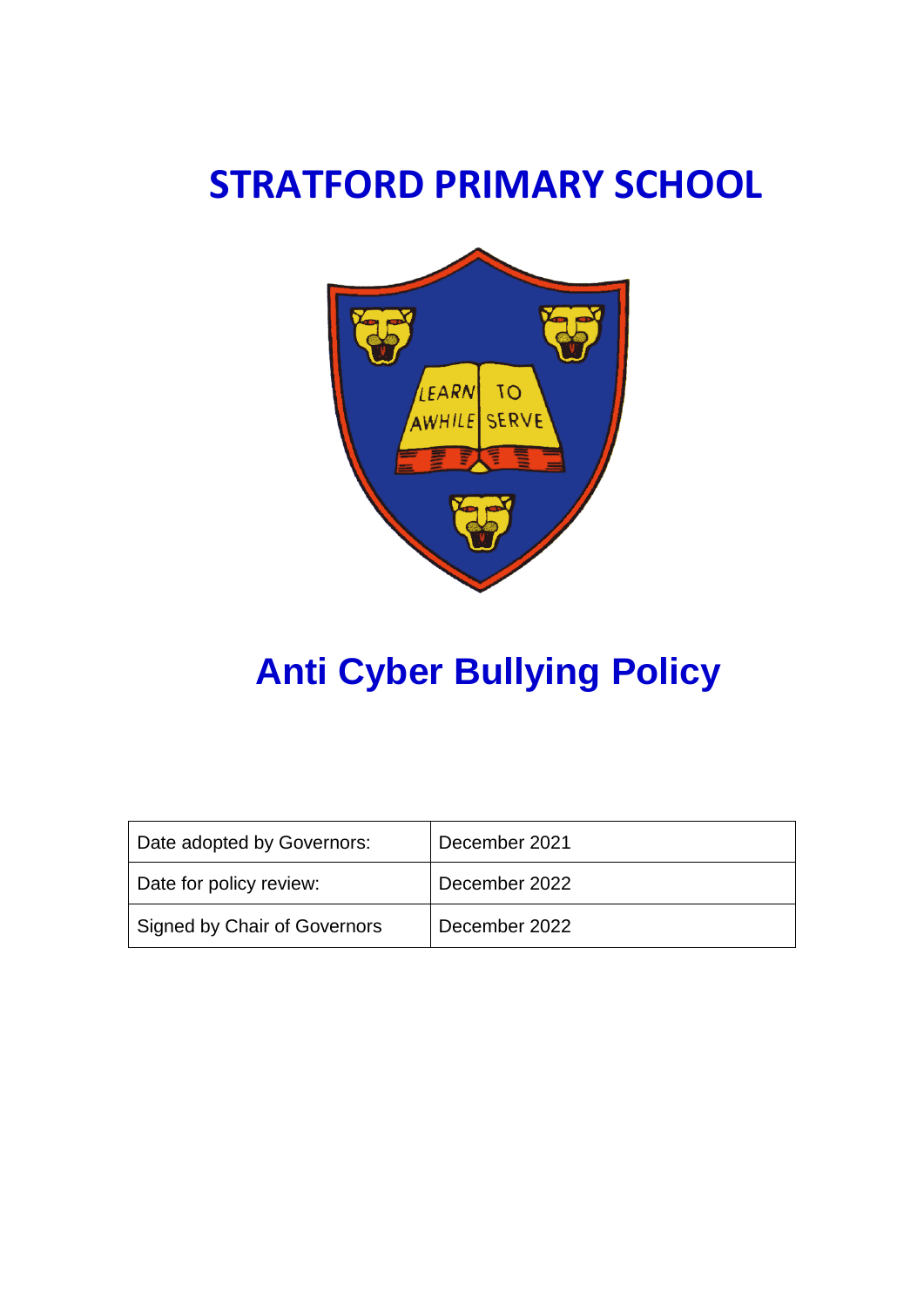## **This policy applies to pupils and staff**

#### **Virtual Bullying**

With more and more of us using email and mobile phones and other electronic devices, bullying does not have to happen in person. Silent phone calls or abusive texts, emails and social networking sites can be just as distressing as being bullied face to face.

#### **Cyber Bullying**

This is sending or posting harmful or cruel text or images using the internet or other digital communication devices.

#### **How we as a school deals with Cyber Bullying:**

- Staff all incidences should be reported to the Head of School who will then ensure the person being bullied is being supported, take responsibility for investigating and managing the incident and for contacting the police and Trust if appropriate. If staff want additional advice and support they can seek this from their union, professional association, Teacher Support Network.
- Pupils procedures will be followed in line with the school Bullying Policy and Trust and DFE guidelines.

#### **Seven Categories of Cyber Bullying**

**Text message bullying** involves sending unwelcome texts that are threatening or cause discomfort.

**Picture/video-clip bullying via mobile phone cameras** is used to make the person being bullied feel threatened or embarrassed, with images usually sent to other people. 'Happy slapping' involves filming and sharing physical attacks.

**Phone call bullying via mobile phone** uses silent calls or abusive messages. Sometimes the bullied person's phone is stolen and used to harassothers, who then think the phone owner is responsible. As with all mobile phone bullying, the perpetrators often disguise their numbers, sometimes using someone else's phone to avoid being identified.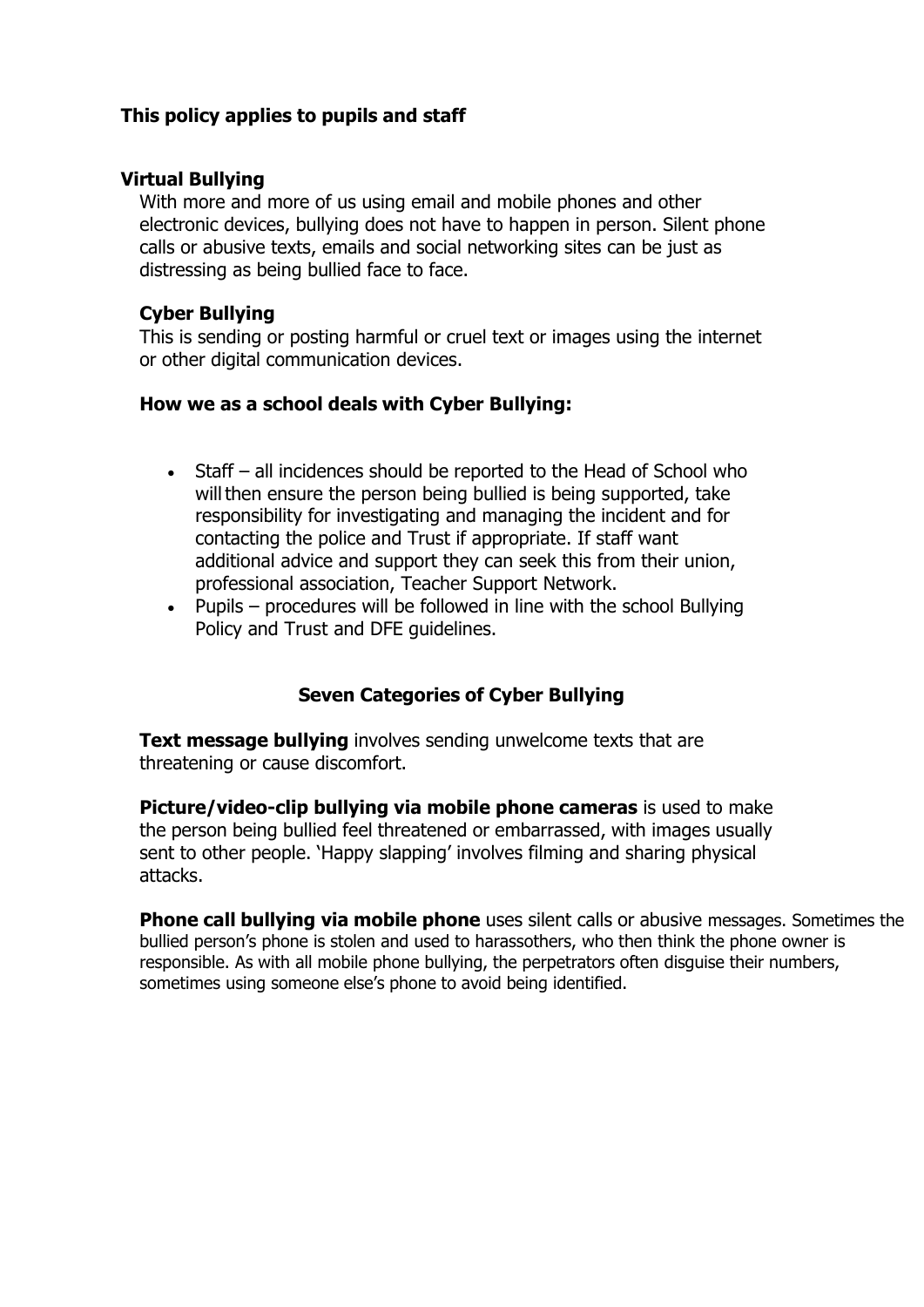**Email bullying** uses email to send bullying or threatening messages, often using a pseudonym for anonymity or using someone else's name to pin the blame on them.

**Chat room bullying** involves sending menacing or upsetting responses to children or young people when they are in a web-based chat room.

**Bullying through instant messaging (IM)** is an Internet-based form of bullying where children and young people are sent unpleasant messages as they conduct real-time conversations online (i.e. MSN, Bebo, Facebook, Twitter, etc.).

**Bullying via websites** includes the use of defamatory blogs (web logs), personal websites and online personal polling sites. There has also been a significant increase in social networking sites for young people, which can provide new opportunities for cyber bullying.

#### **Advice for Parents**

- Don't wait for something to happen before you act. Make sure your child understands how to use these technologies safely and knows about the risks and consequences of misusing them.
- Make sure they know what to do if they or someone they know are being cyber bullied.
- Encourage your child to talk to you if they have any problems with cyber bullying. If they do have a problem, contact the school, the mobile network or the Internet Service Provider (ISP) to do something about it.
- Parental control software can limit who your child sends emails to and who he or she receives them from. It can also block access to some chat rooms.
- Moderated chat rooms are supervised by trained adults. Your ISP will tell you whether they provide moderated chat services.
- Make it your business to know what your child is doing online and who your child's online friends are. It is important that parents and carers ensure that their children are engaged in safe and responsible online behaviour.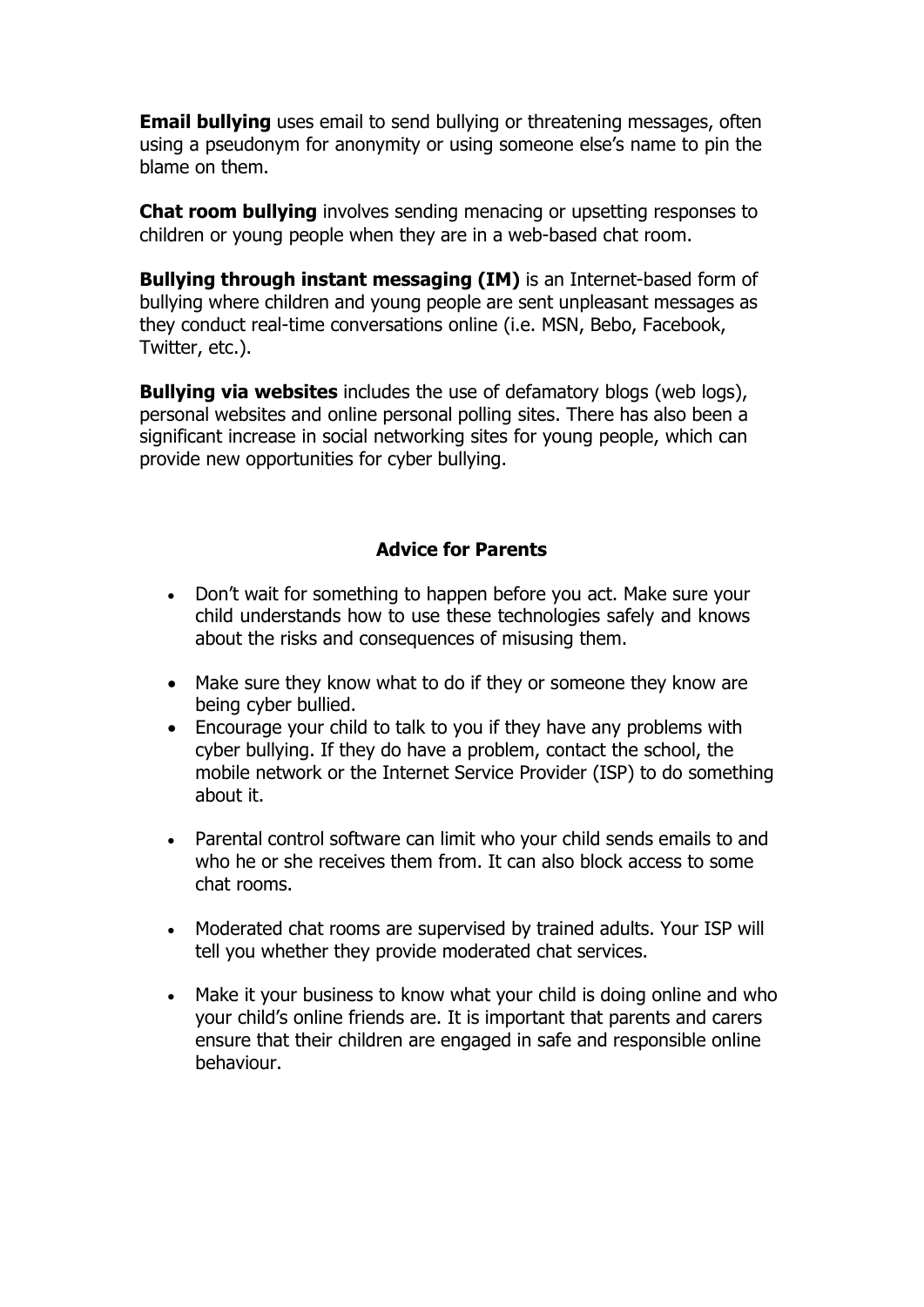## **Suggestions for parents to stay involved**

- Keep the computer or other electronic devices in a public place in the house. Periodically check on what your child is doing.
- Discuss the kinds of Internet activities your child enjoys.
- Be up front with your child that you will periodically investigate the files on the computer, the browser history files, and your child's public online activities.
- Search for your child's name online, look at his or her profiles and postings on teen community sites, review web pages or blogs.
- Tell your child that you may review his or her private communication activities if you have reason to believe you will find unsafe or irresponsible behaviour.
- Watch out for secretive behaviour as you approach your child when they are online, such as rapidly switching screens, changing passwords and for attempts to hide online behaviour, such as an empty history file.

### **Advice for Pupils**

- If you are being bullied, remember bullying is never your fault. It can be stopped and it can usually be traced.
- Don't ignore the bullying. Tell someone you trust, such as a teacher or parent, or call an advice line.
- Try to keep calm. If you are frightened, try to show it as little as possible. Don't get angry, it will only make the person bullying you more likely to continue.

There is plenty of online advice on how to react to cyber bullying. For example, [www.stopcyberbullying.org a](http://www.stopcyberbullying.org/)nd [www.wiredsafety.org h](http://www.wiredsafety.org/)ave some useful tips:

## **Text/Video Messaging**

- You can turn off incoming messages for a couple of days.
- If bullying persists you can change your phone number (ask your Mobile service provider).
- Do not reply to abusive or worrying text or video messages your Mobile service provider will have a number for you to ring or text to report phone bullying. Visit their website for details.